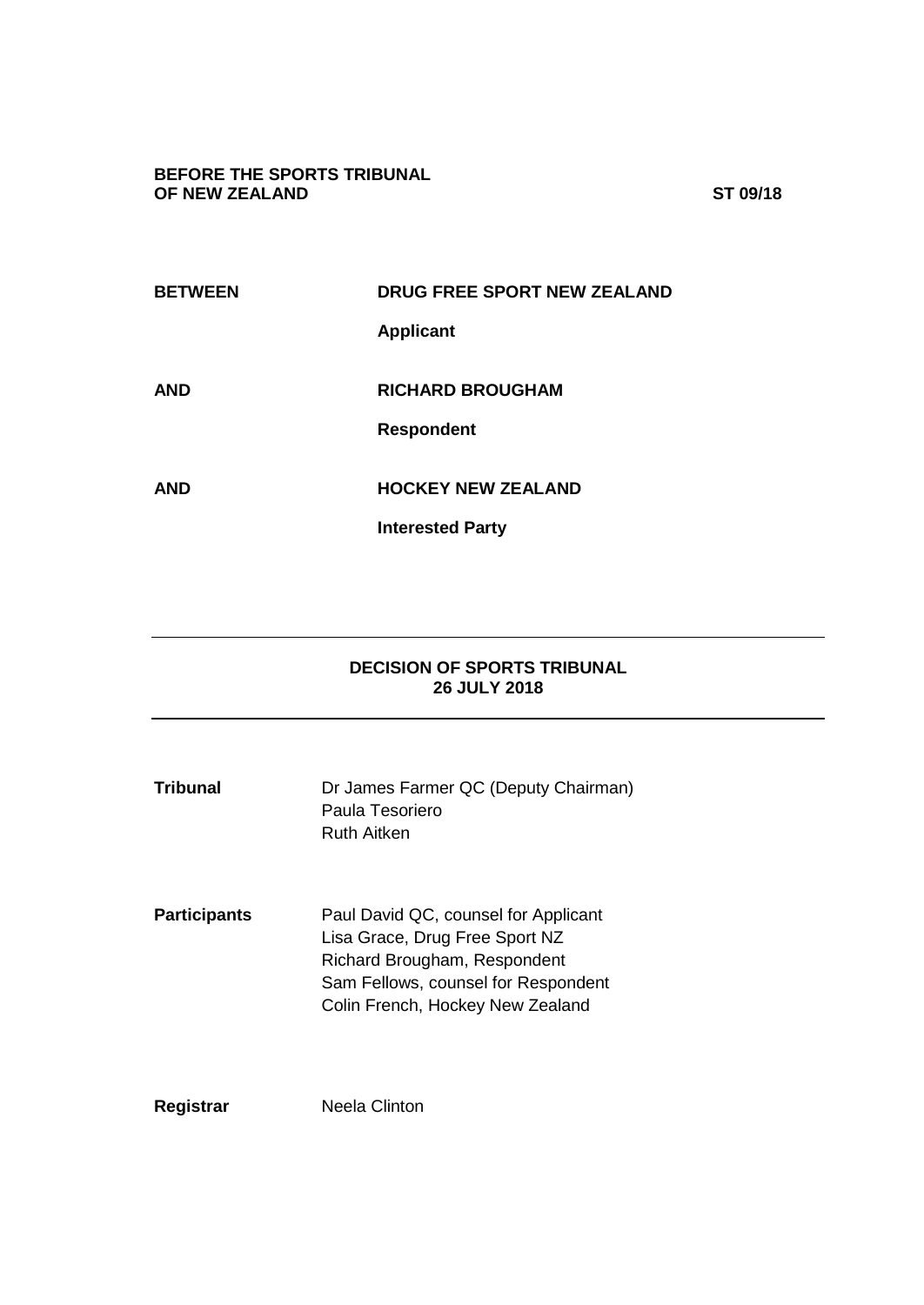## **Background**

- 1. Richard Brougham, the respondent, played and coached hockey at the time of the alleged breaches in 2014. He is now residing in Australia.
- 2. This is the Tribunal's sixth case arising from the Medsafe investigation. During 2015 Medsafe commenced an investigation into *NZ Clenbuterol*, a website operated by Joshua Townshend who was subsequently convicted and jailed for two years for selling steroids via the internet. Around September or October 2015 Medsafe contacted Drug Free Sport New Zealand (DFSNZ) advising they had a significant number of emails which might be of relevance for DFSNZ. Medsafe passed information from the website's database to DFSNZ relating to athletes who had purchased prohibited substances online.
- 3. DFSNZ reviewed the names provided by Medsafe and found approximately 107 athletes who were registered as members of New Zealand sports organisations. These athletes are subject to the Sports Anti-Doping Rules (SADR). In 2016 Medsafe provided DFSNZ with full details of athletes' internet purchases of clenbuterol and other anabolic steroids from *NZ Clenbuterol.*

### **Proceedings**

- 4. Mr Brougham, was identified in the Medsafe investigation and DFSNZ filed Anti-Doping Rule Violation proceedings against him on 8 June 2018. DFSNZ alleged Mr Brougham purchased prohibited substances clenbuterol, nandrolone and dianabol from the *NZ Clenbuterol* website in breach of 2014 SADR 3.2 and 3.6.
- 5. A teleconference was convened by the Tribunal Chairman on 13 June 2018 to consider the provisional suspension application. Mr Brougham requested that it be rescheduled due to his work commitments. On 19 June 2018 a rescheduled teleconference was convened where Mr Brougham opposed the making of a provisional suspension order. In the circumstances the Chairman did not consider it appropriate to impose a provisional suspension order and directed an expedited substantive hearing. The matter was set down for a hearing on 23 July 2018.
- 6. On 6 July 2018 Mr Brougham filed his Form 2 admitting the violation so the Tribunal was only required to determine the penalty to be imposed.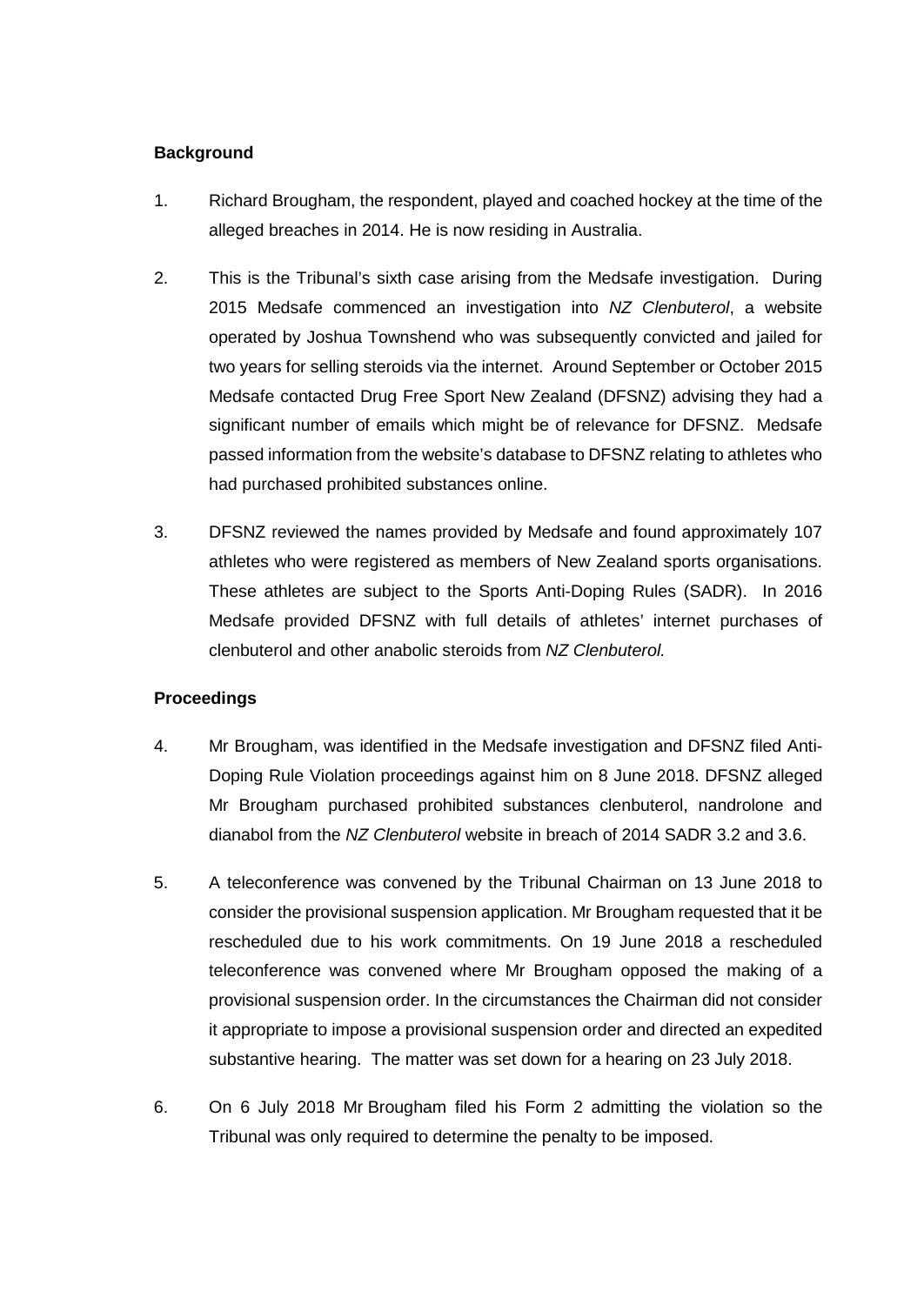- 7. Clenbuterol, dianabol and nandrolone are prohibited at all times under the Prohibited List 2014. Under SADR 14.2 the sanction is a two year period of ineligibility. SADR 14.9.1 and 14.9.2 enables the Tribunal to commence the period of suspension earlier than the hearing date where there have been substantial delays and/or timely admission by the athlete.
- 8. On 20 July 2018 counsel filed a joint memorandum in relation to sanction which recorded the relevant facts and jointly proposed an appropriate sanction. A copy of the memorandum is annexed.
- 9. The Tribunal having considered all available material is satisfied it is able to accept the proposed sanction without the need for a hearing and makes the orders proposed. The circumstances here are similar to those in other cases determined by the Tribunal.

### **Orders**

10. Mr Brougham's suspension will be for a period of two years backdated to commence from 20 September 2017.

Dated: 26 July 2018

\_\_\_\_\_\_\_\_\_\_\_\_\_\_\_\_\_\_\_\_\_\_\_ Dr James Farmer QC Deputy Chairman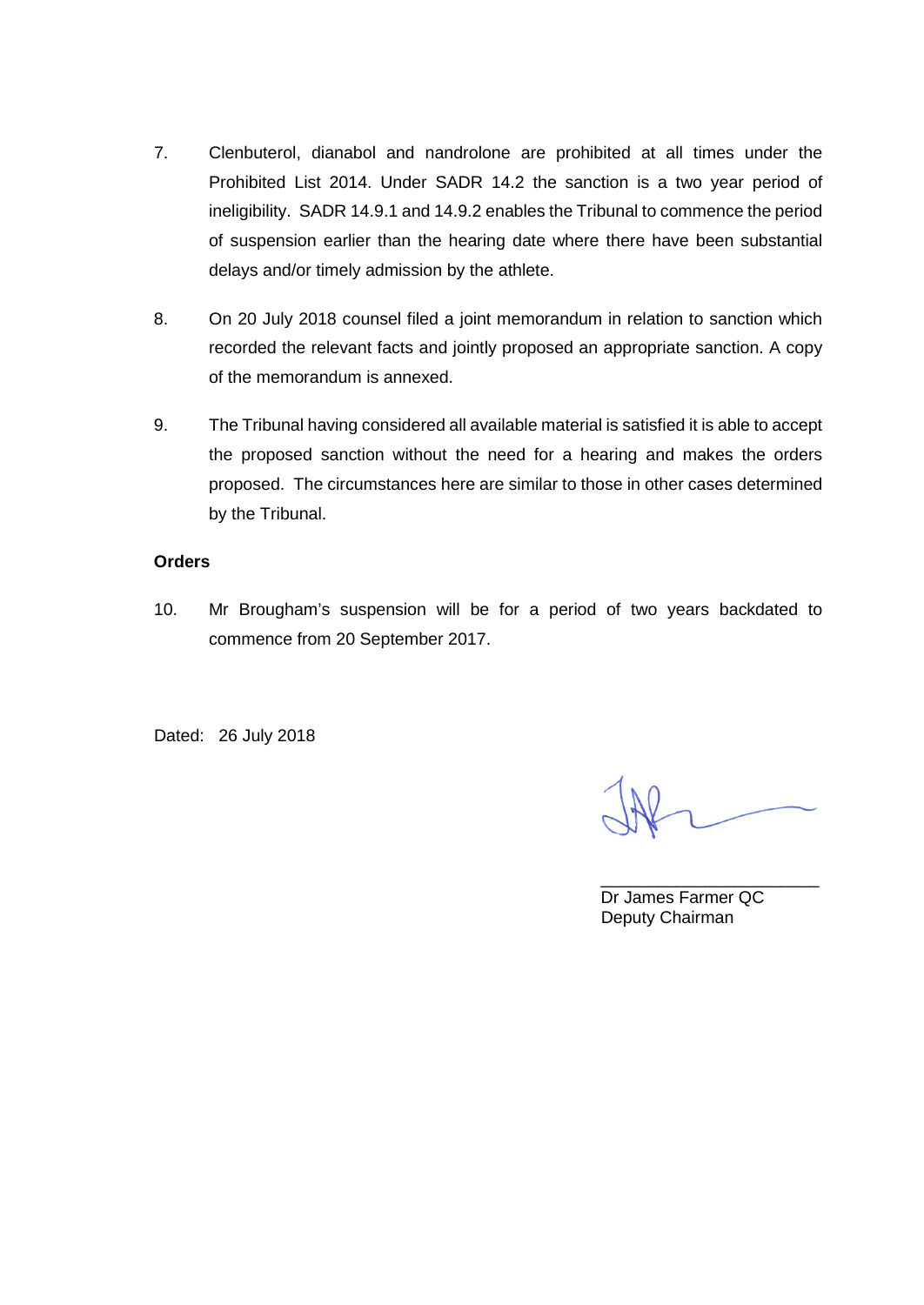**ANNEXURE:**

**BETWEEN DRUG FREE SPORT NEW ZEALAND Applicant**

**AND**

**RICHARD BROUGHAM**

**Respondent**

**AND**

**HOCKEY NEW ZEALAND**

**Interested Party**

### **JOINT MEMORANDUM ON AGREED SANCTION 20 July 2018**

Counsel: Paul David QC PO Box 4472 Shortland Street Auckland 1140 Ph: (09) 379 5589 Fax: (09) 379 5590 Email: [paul@pauldavid.co.nz](mailto:paul@pauldavid.co.nz) Counsel: Sam Fellows 525 Cameron Road DX HP40014 Private Bag 12011 Tauranga 3143 Ph: (07) 578 2199 Fax: (07) 578 8055 Email: [sam.fellows@hobec.co.nz](mailto:sam.fellows@hobec.co.nz)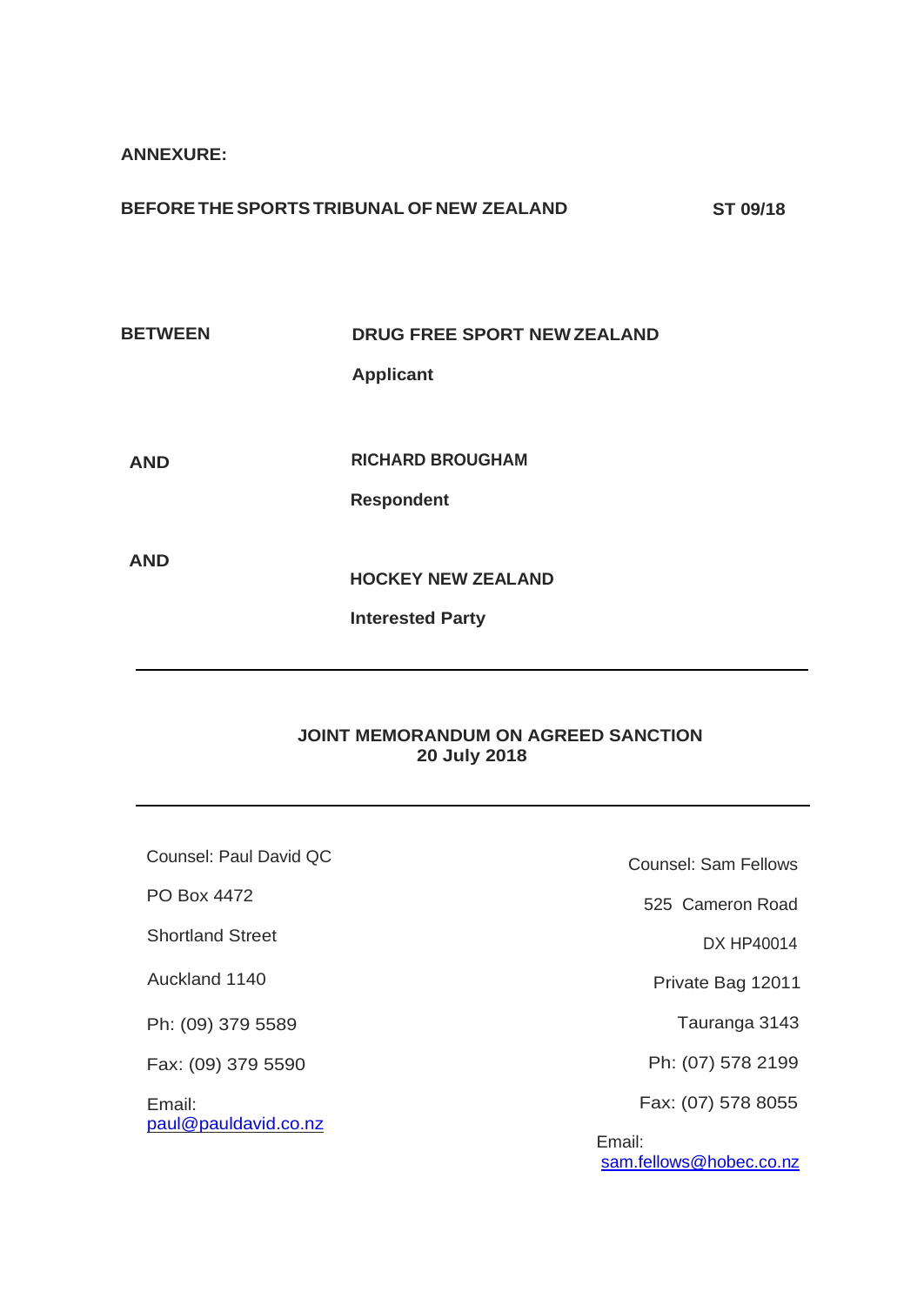#### **Introduction**

- 1. The parties have conferred and have reached an agreement on the sanction for the violations which have been admitted by the Respondent. They have agreed that a period of ineligibility of 2years underSADR 14.2 should be imposed with the starting date back dated by 10 months under SADR 14.9.1 and 14.9.2, in accordance with other decisions by the Tribunal on cases arising from the NZ Clenbuterol investigation. They ask that the Tribunal gives a decision on sanctions in accordance with their agreement.
- 2. The Applicant, DFSNZ, alleged violations of use or attempted use and possession in breach of SADR 2014 3.2 and 3.6 by ordering and purchasing and using or attempting to use prohibited substances, clenbuterol, nandrolone, and dianabol, from NZ Clenbuterol, in September and October 2014. It also alleged that there were aggravating circumstances under SADR 14.6.
- 3. The Respondent, Mr Brougham, has admitted the purchase of clenbuterol and admits the attempted use of dianabol and nandrolone. Clenbuterol, dianabol and nandrolone are prohibited in and out of competition as anabolic agents under the Prohibited List 2014. At all material times, Mr Brougham was bound to the SADR 2014 by his affiliation and registration with Hockey Manawatu.

### **Summary of facts** in **relation to violations**

4. After initial inquiries to the NZ Clenbuterol website about purchasing "clen" Mr Brougham placed an order for 20 ml of clenbuterol on 16 September 2014 and askedfor account details for the payment. He then asked "what would be better for bulking Tren acetate or tren enathanate". NZ Clenbuterol replied "Ethanate bro" and provided banking details for the payment for the clenbuterol.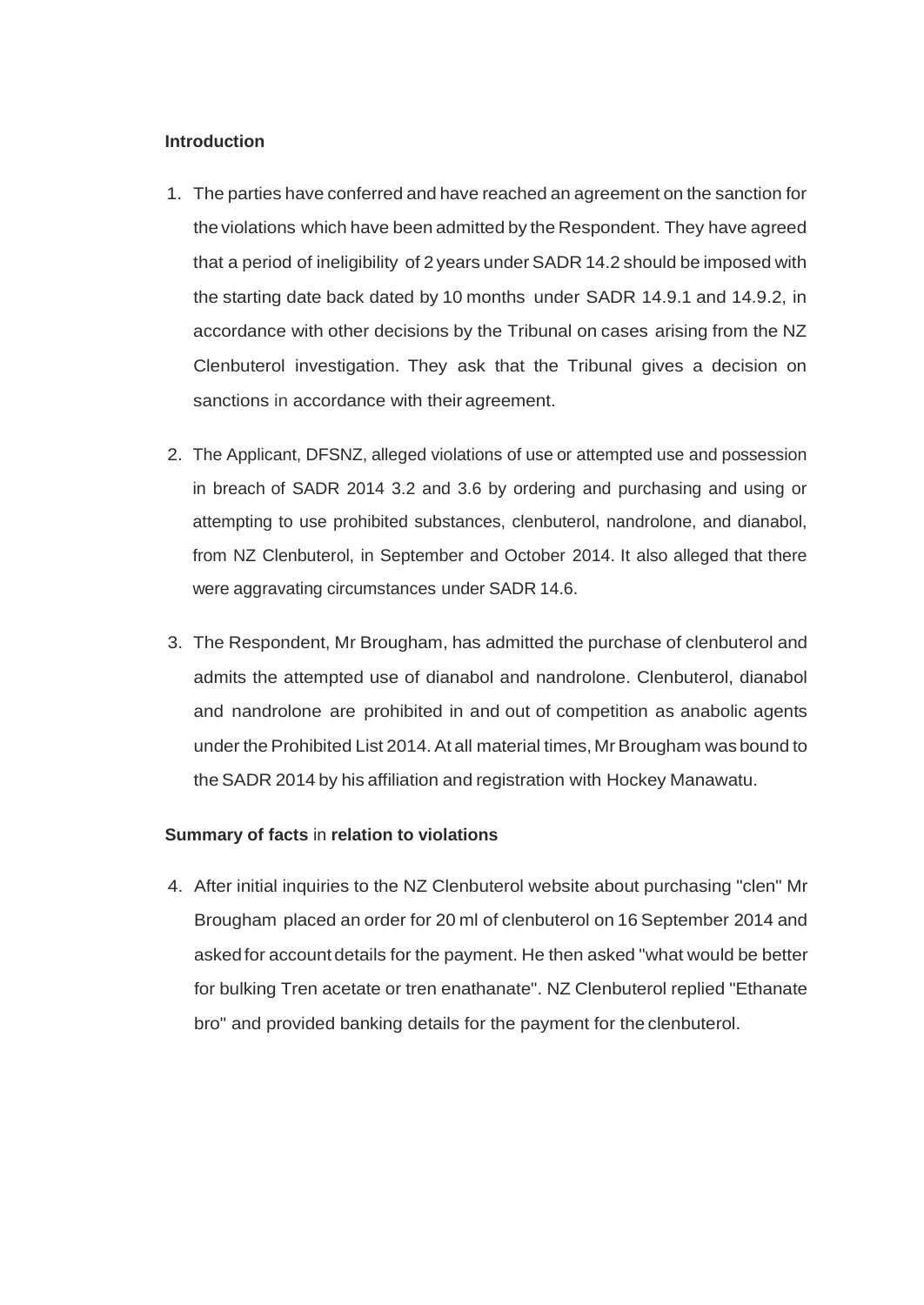- 5. On 18 September 2014 Mr Brougham emailed asking whether "nandrolone and dbol would be a good option for a stack..." and said he would give on order tonight. On 19 September 2014 he placed an order for 80 dbol and 2 x 10 ml nandrolone and confirmed his mailing address and said that he would make the payment that night.
- 6. On 27 October 2014 Mr Brougham emailed about the \$60 spray bottle of clenbuterol (20 ml) and made payment to NZ Clenbuterol after being given the payment information.

#### **Parties' agreement on sanctions**

- 7. Mr Brougham accepts that he received the clenbuterol but says that he did not use it. He says that he did not make the purchase of the dianabol and nandrolone but accepts that his conduct was an attempt to use under SADR 3.2.
- 8. In circumstances where Mr Brougham admits violations of possession and attempted use in relation to the substances, and DFSNZ cannot establish payment or receipt of the dianabol or nandrolone, DFSNZ does not wish to pursue an increase in the sanction for aggravating circumstances under SADR 14.6.
- 9. This means that the applicable period of ineligibility is 2 years under SADR 14.2 because the admitted violations are treated as one violation for the purposes of imposing sanction under SADR 14.7.4
- 10. Mr Brougham agrees to the imposition of the 2 year period of ineligibility under SADR 14.2. He accepts that the no significant fault defence under SADR 14.5.2 is not available in the circumstances of the violations.